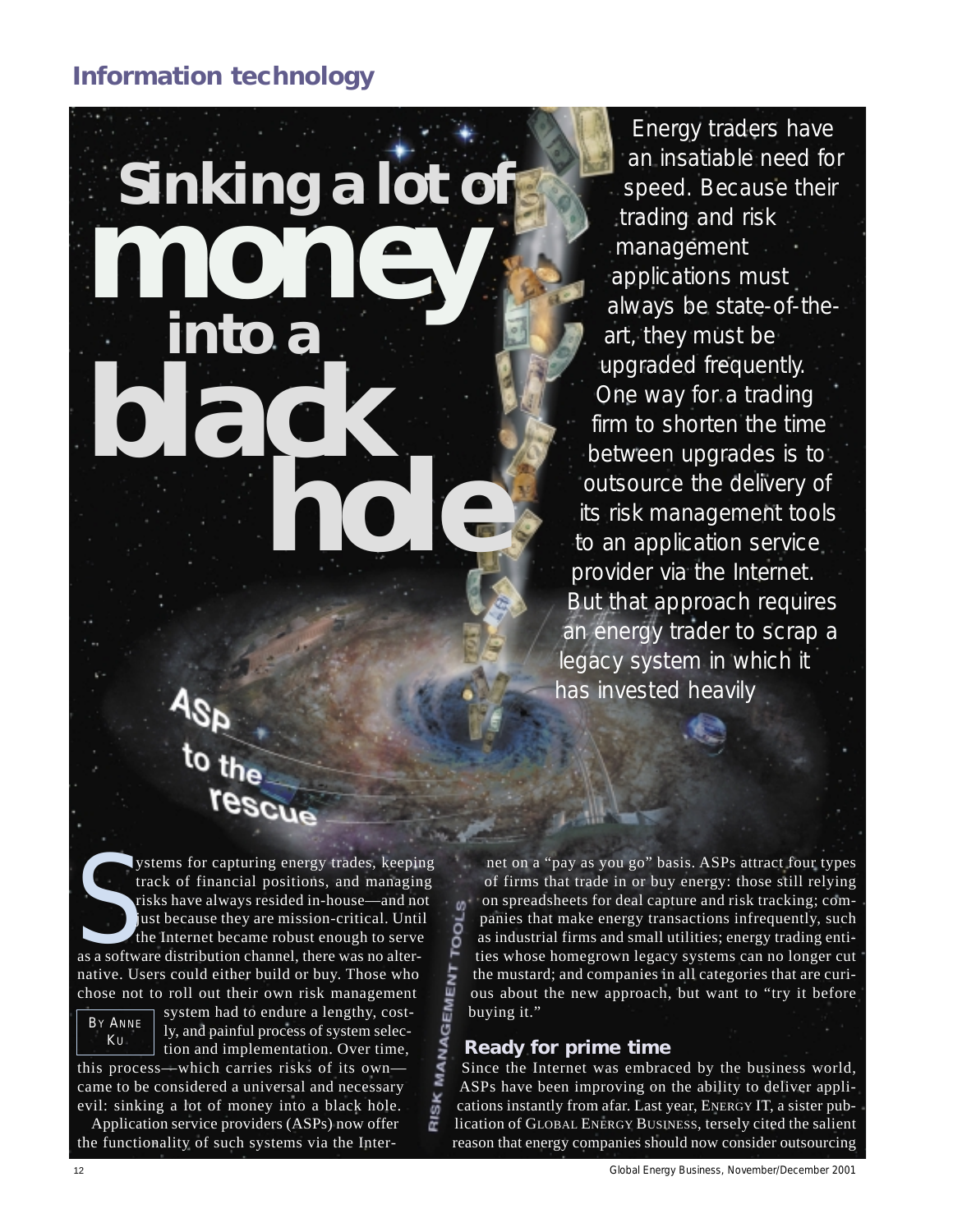# The ASP model represents a paradigm shift in the concept of software distribution—from that of a product to that of a service

their computing needs: "The ASP model represents a paradigm shift in the concept of software distribution from that of a product to that of a service." In practical terms, the approach has two main benefits: flexibility and speed. It lets companies rent rather than buy applications (making it less risky to try out potentially attractive but unproven strategies), and it makes possible quick fixes to problems that previously required time-consuming projects to solve.

The financial sector was one of the first to recognize the benefits of the ASP approach. For commodities traders, it has represented a way to free themselves from the hassle and expense of maintaining client/server trading and risk management systems. This trend hasn't been missed by the suppliers of such systems. In February 2000, on the Web site DerivativesStrategy.com, it was reported that "derivatives software vendors are frantically transforming themselves into ASPs in order to offer their high-priced client/server packages to a wider user base."

Energy traders will be pleased to know that a similar evolution will undoubtedly occur in their industry in time, and over the dead bodies of incumbent risk management software vendors that persist in resisting it. There are three good reasons for believing the paradigm shift will take place: the sophistication of risk-management functionality needed by energy traders is on a par with that needed by commodities traders; fiscal trends in the energy industry follow those proven to work in the financial world; and—most important someone, eventually, will give customers what they want.

#### **The need for speed**

In these days of cell phones and instant

messaging, the adage, "Time is money," rings more true than ever. Yet, paradoxically, energy traders are accustomed to waiting months, if not years, for a new risk-management or trading system intended to make them more productive and responsive to market changes. Meanwhile, some traders have to put up with in-house help desks that seem to spend more time logging their requests than fixing problems.

The ideal solution to the productivity/responsiveness problem would be a risk management system that is fully functional, scalable, instantly upgradeable, supported 24/7, and intuitive to use. But does such a solution exist?

In energy trading, there's a new

urgency to get risk management under control, explains Phil Inje Chang, president of San Francisco-based e-Acumen. Big traders can afford to build inhouse, or purchase large systems that their vendors continuously enhance. But by going the ASP route, even smaller players can gain access to high-performance risk-management tools, and without paying a big upfront fee or waiting years for them.

Chang observes that one issue that has been of some concern to people considering the ASP approach to risk management is security. Energy traders are understandably sensitive about moving their portfolio data outside their internal network. For this reason, e-Acumen's AcuRisk product is not currently available via the ASP route—but similar analytics are available for trading-decision support in AcuPower, where the emphasis is on bringing external market intelligence into the trading floor. Chang believes his company will eventually offer the

# **Systems selection for in-house implementation: A long and costly process**

Sales cycles for client/server risk<br>
management systems range from<br>
three to 12 months, depending<br>
on whether the selection process is management systems range from three to 12 months, depending on whether the selection process is informal (selected vendors are invited to give demos) or formal (a request for proposals is issued, and demos follow). Implementation projects can run from six to 18 months, depending on the complexity and level of integration, says Jill Feblowitz, service director at Boston-based AMR Research. According to Terry Ray, vice president, Energy Information Strategies, META Group, Westborough, Mass., the average time to implement a client/server system is seven months, and the average system age is 3.3 years.

The cost to roll out a system can easily be twice that of the vendor's upfront fee, and price tags of five times the fee are "not rare." Ongoing maintenance cost are easily 18-20% of the license costs.

On third-party-vended products, one

risk manager said bluntly that "such investments are never less than \$100 million for a large implementation."

According to Trent Gall, senior manager and technology service line leader for global energy markets, Deloitte & Touche LLP, Alta., Canada, cost and time frames are highly dependent on the complexity of the trading portfolio—such as the number of products and number of markets and the required capabilities—risk management, power scheduling, gas scheduling, integration, etc. Although it is difficult to generalize, the selection and implementation of an energy trading and risk management (ETRM) system for an average trading organization can be completed in 12 to 18 months for between \$2 million and \$5 million. If successful, the ETRM system will reduce the reliance on desktop tools (Microsoft Access and Excel) and move corporate information to a more secure and robust platform.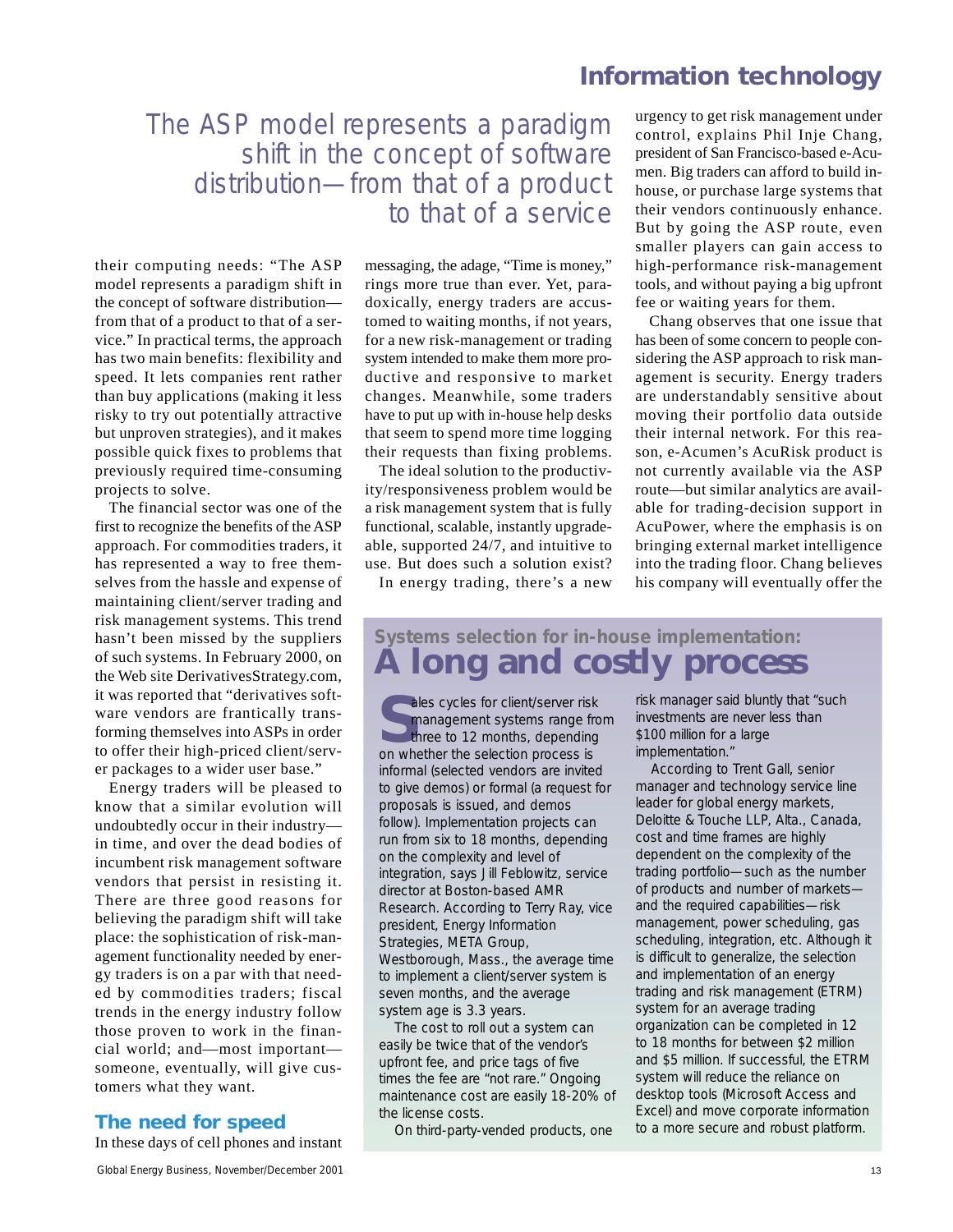whole package on a rental basis, because security—like beauty—is in the eye of the beholder.

## **Leveling the playing field**

As Chang hints, the advent of risk management via ASP is serving to mitigate the size disadvantage that constrains smaller energy traders. Others in the know agree. Raj Mahajan, co-founder and president of New Yorkbased Kiodex, recalls that when he was trading for Goldman Sachs, his smaller clients often had access to far less information than their larger counterparts. Kiodex's ASP product Risk Workbench is undergoing a beta test by a cross section of corporate energy end-users and utilities.

This lopsided situation is one in which even large companies that dominate their industry may find themselves when they venture into the energy jungle.

When they do, big energy consumers—such as chemical manufacturers, pulp and paper firms, food processors, and airlines are primarily interested in hedging, and hedging is a task that doesn't require a trading/risk management system as sophisticated as those of large energy trading houses. By turning to an

# **What to look for in an ASP risk management system**

**B**ecause hiring an application service provider (ASP) to deliver energy risk management tools is a new approach, it's understandable that consultants, vendors, and users see the process differently.

Blake Pound, a partner with Accenture's energy practice in Houston, lists five important criteria for users to ponder before hiring an ASP:

■ Client base. Are the prospective ASP vendor's customers in the energy business? How many customers does the vendor have? If it's too many, a startup's resources may be overtaxed and you may find it difficult to get much attention. If it's too few, you may end up teaching the vendor about the user end of the business—not a good idea.

■ Scalability. The ASP software needs to be able to grow with your transaction volume. Industry analysts, such as Forrester Research and others, report that software restrictions are among the main reasons hindering customer growth.

■ Integration. Is the software easy to integrate with in-house enterprise systems? Has the vendor done such an integration before?

■ Support. As markets evolve and new types of transactions are invented, the software has to evolve with those developments. Don't ask about how well the software meets your current requirements, but rather about whether it will be able to satisfy your anticipated needs. Also bear in mind that if you do electricity trading, you'll need 24/7 support.

■ Quality. Does the vendor have a reputation for releasing software that works? The vendors quickest to evolve

with the market release new upgrades sooner. But in the software business, doing it right is more important than doing it faster. Mission-critical software for trading and risk management must be free of bugs, stable, and of high quality.

Karan Renjen, vice president of power trading systems at Triple Point Technology, Westport, Conn., offers a different perspective on what users should look for in trading and risk management systems. He calls "must haves" the following three technical features: an open, scalable architecture to facilitate integration and customer growth; asynchronous data entry capability to allow traders to multitask; and real-time passive updating, which allows traders to see how dynamic changes in positions affect the company's overall portfolio.

Renjen adds that electricity trading imposes more stringent requirements on risk management systems than do oil and gas trading. Electricity trading is more detailed, localized, and fastpaced, and typically requires more transactions and the handling of much more data. Older systems have had problems coping with the flow, and enabled traders to handle data only in blocks, forcing them to resort to averaging. Newer systems, Renjen explains, let traders manage prices on an hourly or even sub-hourly basis, and even give them the ability to manage forward pricing for an unlimited number of years.

As traded products become more complicated and varied, old model assumptions may no longer hold. A former interest-rate options trader,

Michael Sigman, now executive director of Houston-based Capstone Global Energy LLC, says that he's never come across a modeling environment as challenging as the current one for energy in general and electricity in particular.

Because ASP software is built on newer technology, it may have some advantages relative to older, traditional vended systems. Many well-known vended products were ported to power from other traded markets with simpler or more standardized characteristics. Many of those systems have grown quite large and making changes can prove very difficult. But Sigman has yet to see software that incorporates options and other elements of a portfolio—such as customer contracts and real assets (including how to value storage and transmission contracts) into a single unified consolidated risk framework. Before you decide on a system, you need to define your portfolio and modeling framework, he advises.

Experienced risk managers realize that you need to look at the entire picture. "A big question for those looking for a risk management system is how to define the boundaries of the system," says Don Winslow, vice president of mid office for Portland (Ore.)-based PacifiCorp Power Marketing, a non-regulated subsidiary of Scottish Power. "Does it include scheduling and back office? No vendor can deliver everything." It is his experience that the greatest diversity arises in scheduling, not in risk management. The risk issues may be mathematically complex, but the mathematical/risk problems are common across the globe.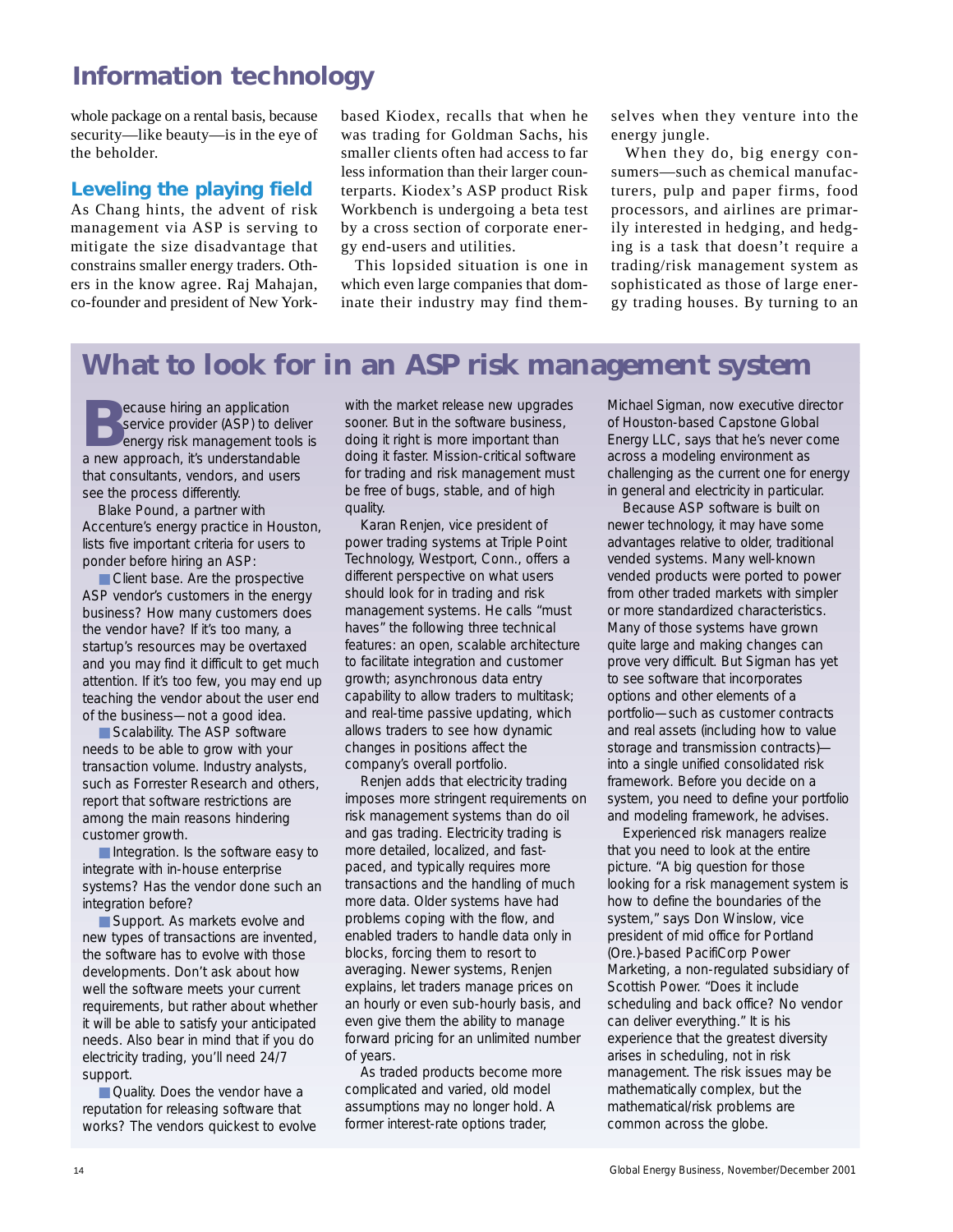# **A trader's dream come true**

ot long ago, the founders of New York-based Sakonnet Technology, an energy risk management application service provider (ASP), empathized with the frustrated and dissatisfied traders at JP Morgan. Sakonnet's CEO Thurstan Bannister, who was a former interestrate and currency swaps trader, recalls missing several good trades because J P Morgan's system couldn't capture them. He complains that, "Systems often constrain traders from playing markets. They can be intensely annoying—a necessary evil at best and a nightmare at worst."

To traders, time is among the most precious of commodities. They resent having to stay late as the trading system struggles to spit out meaningful position reports. They want to run analytics in real time. They can't stand the uncertainty of vendor upgrades, or the wait for them to be installed. In short, Bannister says, the biggest problem with today's trading and risk management systems is that

ASP, a big energy buyer/hedger can gain immediate and affordable access to tools that are just as powerful.

## **When to hold, when to fold**

The short phrase "turning to an ASP" belies the complexity of the decision to do so. It's fairly easy to move to an ASP if you're currently using spreadsheets for risk management. But if you rely on an expensive system in which you've invested a lot of time, money, and effort, the decision to make the transition can be a painful one. Different disciplines use different terms to describe the issue under consideration. In economics, it's called sunk cost. In accounting terms, it's a write-off. Traders call it stop loss.

What complicates this decision, which in an ideal world would be made solely based on economics and time (see box, p. 13), is that it must also reflect a consensus of the trader's front office, mid office, IT, and they can't keep up with the pace of business.

At J P Morgan, Bannister dreamed about the ideal system, one which doesn't cost an arm and a leg, has 24/7 support from an expert rather than a help desk, and can be programmed to handle various products and markets. Then, he and some of his ITsavvy colleagues got together to build such a dream machine. Called Xenon, it is now in its third release, speaks both Java and XML, and is either delivered to clients via the Internet or installed as an application on their intranets.

Sakonnet's first client was the London-based energy derivatives trader Francis Cicoli-Abad. After specifying his requirements for gas options, Cicoli-Abad received the beta version of Xenon's first release within six weeks on a trial basis. Four months after that, he got the production version and became a paying customer. Because management of Cicoli-Abad's company had already committed to a client/server system which would not

other departments. Corporate politics all too often rears its ugly head.

Ashley Abbott, vice president of financial engineering at ForwardVue Technologies, Austin, Tex., witnessed the frustrating politics along those lines in her previous position as a managing director at a top-tier energy company. "Because you have so many conflicts of interests, you end up choosing the system that compromises the least rather than achieves the best results." She hastens to add that, in her opinion, risk management by ASP is still a work in progress. "Sure, there are now plenty of thirdparty [non-ASP] vendors, but few offer everything a large company needs. [As a consequence,] there's really no such thing as a pure build or buy. The result is always a hybrid and you have to commit to doing both. People get hung up on details of requirements and documentation, and that has a death spiral effect on productivity."

be customized or implemented for a while, the trader convinced the executives to let him use Xenon as a stopgap measure. A year and a half and some 30 software upgrades later, Cicoli-Abad moved on to another energy trading firm. But the team he left behind is still using Xenon. And at his new company, he is Sakonnet's first return customer.

Cicoli-Abad explains that what impresses him most about Xenon is Sakonnet's responsiveness. The ASP's experts effectively became his virtual trader support and development team through telephone and on-line chat sessions. But that doesn't mean he discounts the daily impact of the system's performance. Traders can't afford to lose even 10 minutes a day sitting on positions that include options, whose prices change constantly. Xenon's real-time scenarios solve that problem, and in the process provide a dynamic risk management capability that Excel and other spreadsheets must dream about when they sleep.

## **Some incumbents defend their turf**

Because it still takes so long to customize, integrate, and implement a hybrid risk management system, many vendors of client/server applications are waiting to see how the ASP field evolves before offering their functionality on a rental basis. As you might expect, these vendors are not shy about voicing their skepticism of ASPs' ability to deliver sophisticated risk management "over the wire."

For example, asked whether he sees an ASP model in his company's future, Coleman Fung, president of New York-based OpenLink, replies, "Open-Link has the technology and the tools to provide ASP-based services, but doesn't see any real market demand for them [yet]. If demand reaches critical mass, OpenLink can introduce these services fairly quickly. However, many trading-oriented energy firms view managing their internal trading and risk management sys-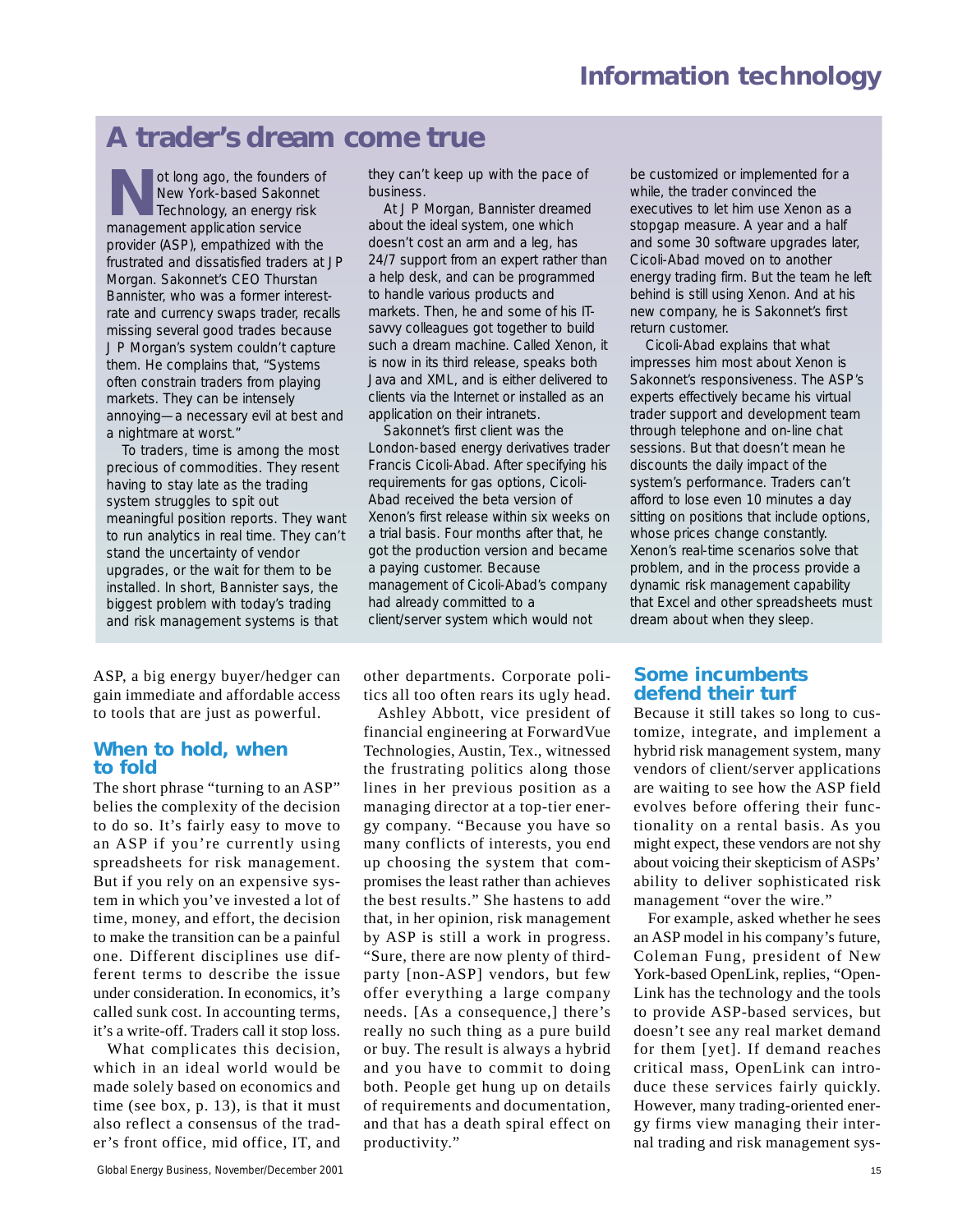'People get hung up on details of requirements and documentation, and that has a death spiral effect on productivity'

tems as strategic and critical. The biggest demand for ASP-based services will probably come from large energy consumers—such as industrial firms and smaller utilities. However, we haven't seen much along those lines so far. Perhaps low-end products are currently addressing the needs of these companies."

Blake Pound, a partner with Accenture's energy practice in Houston, explains the reluctance of incumbents to convert their existing products to the ASP model. He says that because the incumbents' current revenue models are based on licensing and selling maintenance, support, and consulting contracts, moving to a subscriptionbased model or one based on transaction volumes would require a strategic change in mindset.

However, Pound adds, the incumbents could develop ASP versions of their software if the market demands it. But self-interest isn't all that's preventing them from doing so. Technical and security questions about ASP have yet to be resolved. For example, energy traders with growing trading volumes require scalability (see box, p. 14), a capability that current ASP offerings haven't demonstrated. The integration of enterprise systems with a risk-management platform hosted half a world away could serve up some unpleasant surprises. And, as men-

# **Pros and cons of using an ASP**

### **PLUSES**

#### **Someone else:**

- Purchases, installs, and configures the software.
- Maintains the system and is responsible for uptime and reliability.
- Is responsible for software upgrades, versions, and integration.
- Performs the required data backups.
- Has to hire, train, and supervise IT personnel to do all of the above.

#### **ASPs make sense when:**

- State-of-the-art functionality and responsiveness to market changes are critical.
- Management wants to maintain company focus on core competencies.
- Management wants to avoid spending on software and IT staff, but have access to the latest technologies as well.

#### **MINUSES Some concerns:**

- The ASP market is new and unstable; vendors may disappear.
- No cost saving or additional revenue possibilities.
- IT department may resent use of ASP.
- Customization costs too much, and some customization is almost always required.
- Anxiety over data security.
- Lack of knowledge transfer from ASP.

#### **Things to watch out for:**

- ASPs may not be able to perform to claims.
- Scalability.
- Don't short-cut service-level agreement—ask tough questions, demand specific answers.
- Define rules on data ownership, access, and liability before deals are signed.
- Credit risk: What if the ASP goes out of business?

#### **References**

Theo Mullen, E Source, Boulder, Colo.: "Application Service Providers (ASPs)—Not for All Energy Service Providers (ESPs)," October 2001. *Energy Insight Today,* October 2001, "Utilities Slow to Buy into ASP Market"

tioned, making the Internet the door to sensitive corporate data is still perceived as a bad idea on its face.

## **Others go with the flow**

Not all vendors of energy risk management products are bucking the ASP trend. In the first quarter of next year, Houston-based KWI plans to offer Web-based components that will operate in concert with the company's flagship product, kW3000. Along similar lines, Stamford (Conn.)-based Trade-Capture has adapted its client/server architecture software to work with a browser-based ASP model.

Matt Frye, the company's chief marketing officer, says that Trade-Capture charges customers two kinds of fees for using ICTS-online: a minimal, one-time set-up charge and a fee based on transaction volume. If required, customization is charged for on a time and materials basis. He segments the current market for energy risk management solutions according to customer size. If you're big, you probably need a client/server system, but you might do well to experiment with an ASP product hosted in-house on your intranet. If you're small, risk management tools hosted by someone else are more apt to satisfy your requirements. The "size of the customer's IT staff" has usually turned the scales in favor of the client/server version. Looking forward, he sees that both large and small companies are leaning more toward a Web-based solution at this point.

The integration of enterprise systems with a riskmanagement platform hosted half a world away could serve up some unpleasant surprises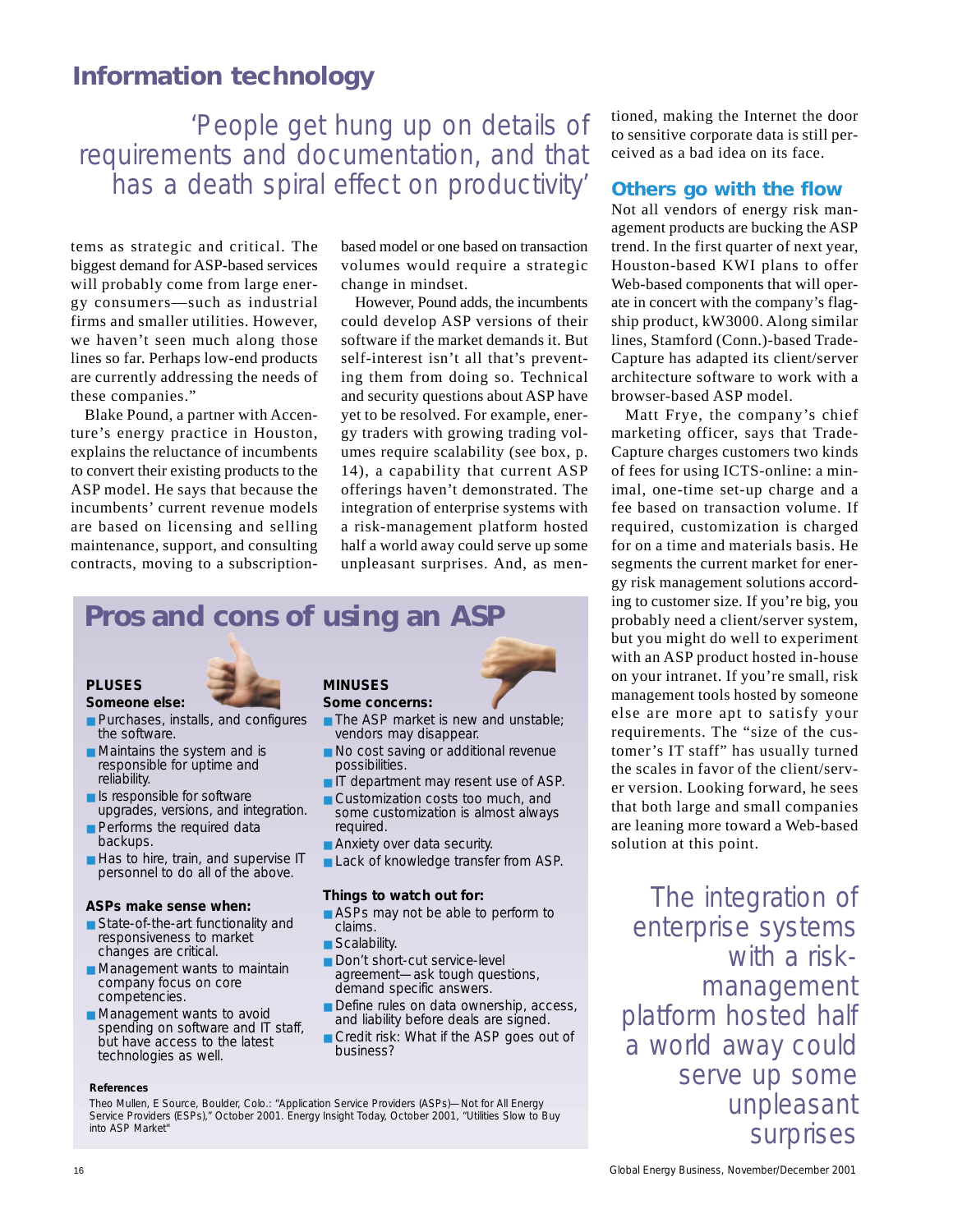

### **Selling to competitors**

Incumbent software vendors are no longer alone in pioneering the market for energy risk management by ASP. Just as some utilities developed customer information systems for internal use and then began selling them on the merchant market, some energy companies have begun offering Webbased tools developed in-house to their competitors.

Two such companies are Houstonbased Enron Corp. and Aquila Inc., Kansas City, Mo., an unregulated subsidiary of UtiliCorp United. Since it too has entered the risk management ASP arena. The company's Risk180 product (see figure, above) costs investor-owned and municipal utilities, energy aggregators and marketers, and large industrial firms upwards of \$6,000 a month to use. According to Vice President Jennifer Fisher, potential customers for Risk180 are typically low-volume traders who use spreadsheets to manage their energy transactions, and do not wish to buy or build an expensive system to do deal capture and portfolio valuation. Developed jointly with SunGard Trading and

A big attraction of the ASP model is that it allows a company to 'test drive' risk management tools without having to sink millions into a system for hosting them

1999, the former has been marketing its EnergyDesk.com service in the Nordic wholesale electricity market, where it was first used to stimulate competition and liquidity and facilitate trading of non-standard power products. Many of the trading companies, industrials, and generating and distribution utilities that began using the service years ago have since signed up as well for Enron's RiskDesk, an ASP product that permits them to actively manage their risk exposure.

This August, Aquila announced that

Risk Systems, Risk180 currently handles only gas transactions in the U.S., with daily and monthly reporting. Support for electricity trading and real-time reporting capabilities will be added later.

Fisher sees Aquila's ASP offering as having two primary values: the human service behind the software, and access to the price curves of the top five energy marketers. She says the company's more than 100 mid-office experts can help clients who don't know how to decompose risks or interpret risk

exposures. And while the software doesn't reveal the marketers' forward price curves, it does mark the clients' trades against them, providing more accurate information about their marked-to-market positions.

#### **How to do a test drive**

A big attraction of the ASP model is that it allows a company to "test drive" risk management tools without having to sink millions into a system for hosting them. More ASP vendors are playing up this advantage. For example, New York-based Sakonnet Technology (see box, p. 15) offers a three-week free trial period and claims that trial users almost always sign up. Since this summer, five clients have agreed to "rent" their ASP solution.

Prospective renters would be wise to do much more than kick the tires. ForwardVue Technologies' Ashley Abbott suggests that customers ask the vendor to test a portfolio with complex physical structures and see how fast they are able to figure it out. She remarks that anyone can do financial products because money is fungible, but in energy it's the physical side that's difficult. For example, can the software and support services handle the different value added taxes imposed on gas transactions by different European countries? And do the vendors have the market knowledge to translate a pipeline structure as the pipe snakes from market to market?

#### **Maintenance and upgrade issues**

Abbott also advises checking how intrusive system maintenance is to the customer's business. An ASP solution should be inherently less intrusive than a client/server system because the former can be upgraded electronically; there's no need to send someone to each desk with a disk. Likewise, version control can be done remotely and unobtrusively.

Aside from their superior flexibility, ASP risk management solutions hold no edge on client/server systems where integration and upgrading are